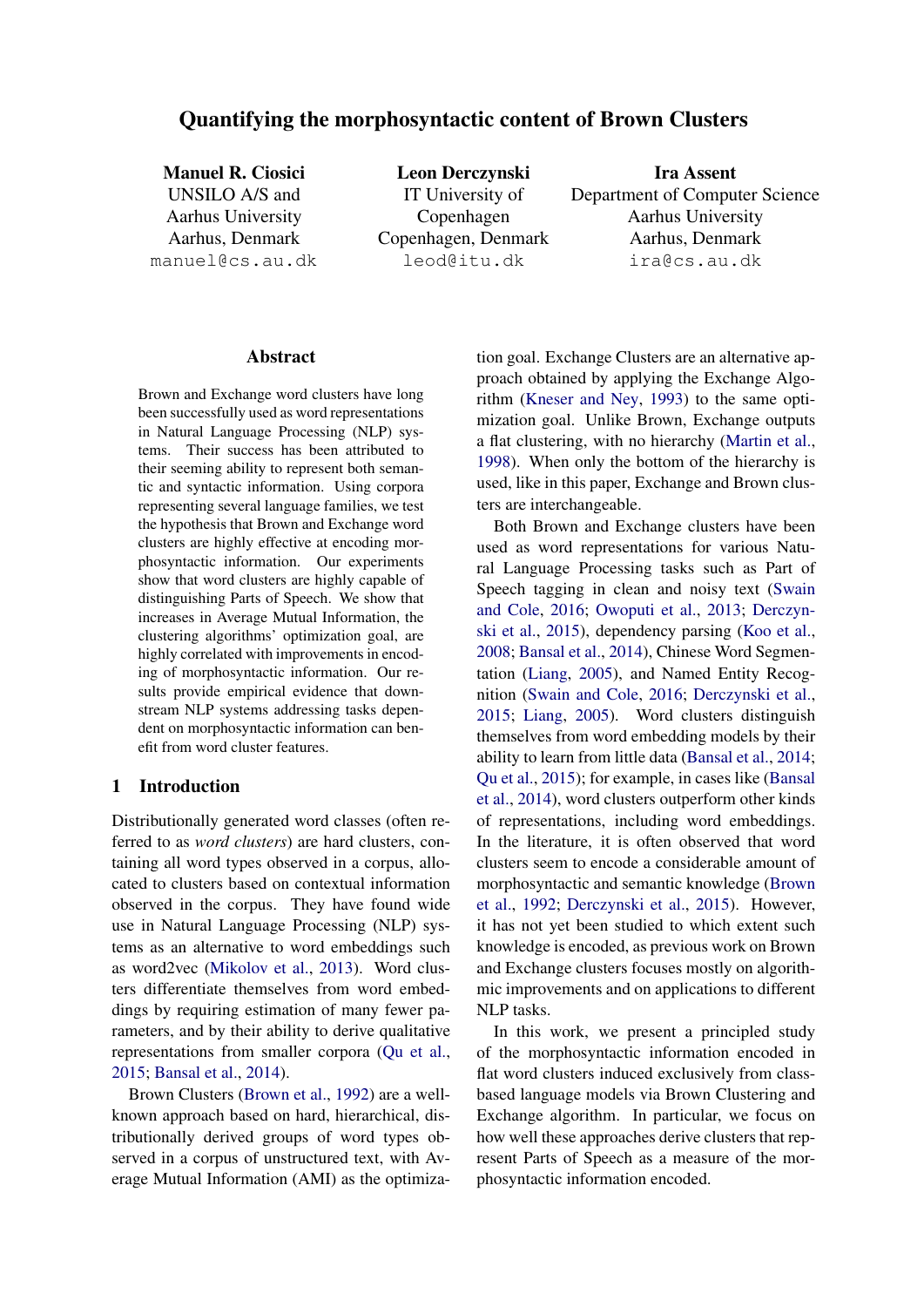We find that Brown and Exchange clusters are highly effective at representing morphosyntactic information, even when hyper-parameters are set such that they match only the number of Parts of Speech, thereby grouping into relatively few word clusters only. Our results provide empirical evidence for the observed performance gains when including Brown and Exchange word clusters as features in NLP systems that rely on morphosyntactic information.

Furthermore, we find that there is a strong correlation between the optimization goal of Brown clustering and the Exchange Algorithm (i.e., Average Mutual Information), and performance at Parts of Speech separation, which again confirms the appropriateness of choosing AMI in word clustering for morphosyntactic information.

## 2 Background

Class-based language models address the problem of brittleness in classic n-gram language models by trading precision for performance stability over different text styles [\(Brown et al.,](#page-8-1) [1992\)](#page-8-1).

Brown Clustering [\(Brown et al.,](#page-8-1) [1992\)](#page-8-1) and Exchange [\(Kneser and Ney,](#page-8-2) [1993\)](#page-8-2) are greedy algorithms that construct word classes by optimizing for higher Average Mutual Information (AMI). Maximizing Average Mutual Information is a proxy for maximizing the log-likelihood of the underlying class-based language model on the given corpus [\(Martin et al.,](#page-9-2) [1998\)](#page-9-2). Despite their age, most research on Brown or Exchange clusters has so far followed two major directions: algorithm improvements and applications in Natural Language Processing. In contrast little focus has been placed on understanding and evaluating the information content of the clusters.

In the direction of algorithm improvements, work has been done on the effect of greedy merge choices in Brown Clustering [\(Derczynski](#page-8-6) [and Chester,](#page-8-6) [2016;](#page-8-6) [Ciosici,](#page-8-7) [2015\)](#page-8-7) and extension of AMI to n-grams [\(Martin et al.,](#page-9-2) [1998\)](#page-9-2). Model relaxations, particularly to Exchange, aim to improve computational performance by reducing the effect of words swapping clusters [\(Dehdari et al.,](#page-8-8) [2016;](#page-8-8) [Uszkoreit and Brants,](#page-9-5) [2008\)](#page-9-5).

As mentioned earlier, both Brown and Exchange clusters have seen many applications in Natural Language Processing (NLP) systems: PoS tagging [\(Swain and Cole,](#page-9-3) [2016;](#page-9-3) [Owoputi et al.,](#page-9-4) [2013;](#page-9-4) [Derczynski et al.,](#page-8-3) [2015\)](#page-8-3), dependency pars-

ing [\(Koo et al.,](#page-8-4) [2008;](#page-8-4) [Bansal et al.,](#page-8-0) [2014\)](#page-8-0), Chinese Word Segmentation [\(Liang,](#page-8-5) [2005\)](#page-8-5), and Named Entity Recognition [\(Swain and Cole,](#page-9-3) [2016;](#page-9-3) [Der](#page-8-3)[czynski et al.,](#page-8-3) [2015;](#page-8-3) [Liang,](#page-8-5) [2005\)](#page-8-5). Most of this work, like [\(Swain and Cole,](#page-9-3) [2016\)](#page-9-3) uses the word clusters as sources of features which are combined with hand-designed ones. While word clusters derived using Exchange and Brown clustering have found wide use in NLP systems, their use has been based on the assumption that they encode morphosyntactic and semantic information rather that a principled use.

In relation to Parts of Speech, early on [Martin](#page-9-2) [et al.](#page-9-2) [\(1998\)](#page-9-2) concluded that initializing Exchange with PoS-homogeneous clusters has no effect on final clustering AMI, but that it does help accelerate convergence. More recently, [Christodoulopou](#page-8-9)[los et al.](#page-8-9) [\(2010\)](#page-8-9) found that Brown clusters match the performance of more sophisticated clustering methods, despite their simple algorithmic construction. The study focused on using word clustering algorithms as sources of prototypal information to prototype-driven learning models for classification. In this paper, we study the amount of morphosyntactic information encoded in Brown and Exchange word clusters with the goal of providing empirical results for a principled use of such clusters in downstream tasks.

# 3 Metric selection

In order to determine the amount of morphosyntactic information encoded in Brown and Exchange word clusters, we measure their ability to separate word types by their Parts of Speech. For this, we require cluster quality measures. Brown and Exchange clusters do not exist in a metric space; therefore unsupervised cluster quality measures relying on distances between points or clusters, such as the Silhouette coefficient [\(Rousseeuw,](#page-9-6) [1987\)](#page-9-6), cannot be used. Instead, we focus on two quality measures that compare clusters with a ground truth partitioning. We work under the hypothesis that Brown and Exchange clusters represent parts of speech and thus, we consider parts of speech as the ground-truth partitioning of the data. This makes it possible to use cluster quality measures that require as input an existing ground-truth partitioning. We use PoS tags resulting from manual or automatic annotation. We evaluate using a widespread and easy to interpret measure based on overlap (*purity*), and an infor-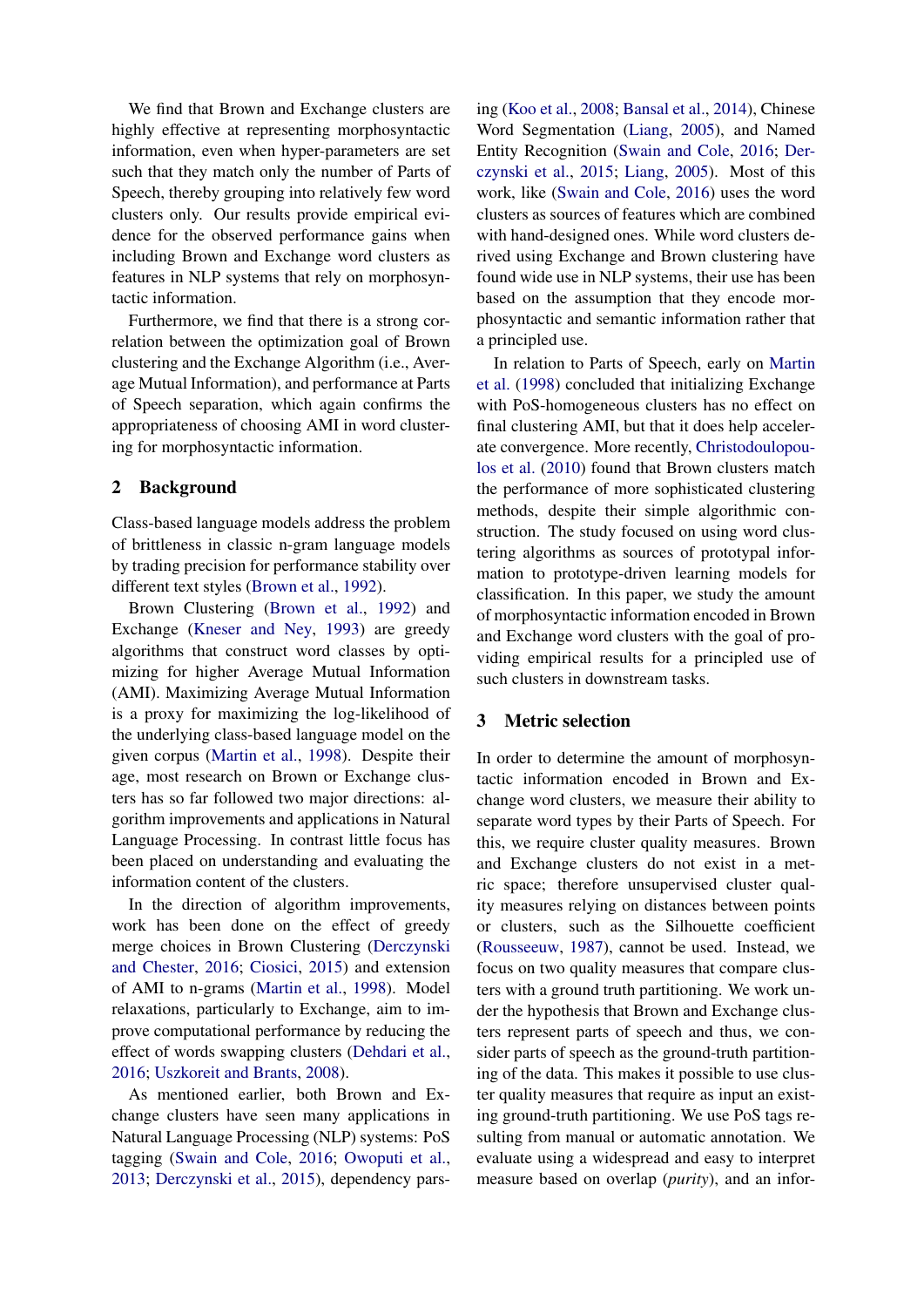mation theoretical measure (*Adjusted Mutual Information*).

#### 3.1 Clustering Purity

*Cluster purity* measures how many points in a clustering (in our case words) have been assigned to a cluster whose predominant label they share (e.g. adjectives clustered with other adjectives, nouns with other nouns etc). Intuitively, it measures the percentage of points properly classified (via their cluster membership). Formally, cluster purity is defined as:

$$
purity(C_i) = \frac{1}{|C_i|} \max_{l=1}^{|L|} |label(C_i, l)| \quad (1)
$$

$$
purity(C) = \sum_{i=1}^{k} \frac{|C_i|}{|V|} purity(C_i)
$$
 (2)

$$
= \frac{1}{|V|} \sum_{i=1}^{k} \max_{l=1}^{|L|} |label(C_i, l)| \qquad (3)
$$

Where the function  $label(C_i, l)$  provides the number of elements from  $C_i$  with label l and L is the set of labels. *Purity* reaches a value of 1 when the clustering is identical to the ground-truth partitioning, or each point is allocated to its own cluster (i.e.  $k = |V|$ ). When  $k = 1$ , *purity* is equal to the fraction of points labeled with the most popular label, and thus provides a baseline. In our case, that is equal to the percentage of vocabulary allocated to the most popular PoS class, usually nouns. For values of  $k \in (1, |V|)$ , it varies depending on cluster quality. If  $k > |L|$ , *purity* can take a value of 1 if each cluster is a subset of a ground partition. Thus, *purity* is expected to increase as  $k$ grows higher than  $|L|$ .

In our experiments, *purity* measures the percentage of vocabulary that is labeled correctly. In other words, *purity* does not depend on word frequency. Thus, it is not an approximation of PoS tagging accuracy, like the M-1 measure used by [Bansal et al.](#page-8-0) [\(2014\)](#page-8-0). Since we focus on morphosyntactic information encoded in word clusters, we do not want a measure that takes into account word frequency in the given corpus (i.e, one that is a good approximation of PoS tagging performance), but one that focuses exclusively on the clusters and their content.

#### 3.2 Adjusted Mutual Information

Since the vocabulary size is fixed, as the number of clusters k increases, *purity* can increase even if

| Data Set           | Vocabulary | Length     |
|--------------------|------------|------------|
| EN UD              | 33 904     | 488579     |
| <b>EN EuroParl</b> | 159716     | 73577783   |
| FR UD              | 51670      | 575887     |
| FR EuroParl        | 204 166    | 65878206   |
| CZ UD              | 164483     | 2226848    |
| <b>CZ</b> EuroParl | 177631     | 15 193 309 |

Table 1: Overview of data sets

cluster membership is randomly assigned, as it is easier for smaller clusters to randomly achieve label agreement. *Adjusted Mutual Information (AdjMI*) [\(Vinh et al.,](#page-9-7) [2009\)](#page-9-7), not to be confused with *AMI* (Brown and Exchange's optimization goal), measures the amount of information shared by the ground truth partitioning  $U$  and a clustering  $C$ . In our evaluation that corresponds to the amount of information shared by the PoS ground-truth partitioning and the clustering resulting from Brown or Exchange. AdjMI corrects for the mutual information expected to exist between the ground truth partitioning  $U$  and a random clustering. Formally, it is defined as:

<span id="page-2-0"></span>
$$
AdjMI(U, C) =
$$
  
\n
$$
MI(U, C) - E{MI(U, C)}
$$
  
\n
$$
avg{H(U), H(C)} - E{MI(U, C)}
$$
\n(4)

Where  $MI$  and  $H$  stand for Mutual Information and Entropy, respectively. Intuitively, *AdjMI* measures how much information we gain about a point's membership in to a cluster in the groundtruth partitioning  $U$ , when we know its membership to a cluster in an induced clustering  $C$ , and the other way around. As  $k$  increases over the number of ground partitions L, *AdjMI* has the opposite effect to *purity*, i.e., it scores lower due to the higher effect attributed to randomness. Just like *purity*, *AdjMI* takes values in the interval [0, 1]. An *AdjMI* value of 1 corresponds to a clustering identical to the ground-truth partitioning, while a value of 0 corresponds to a clustering that is not better than a random allocation of points to clusters. Unlike *purity*, values of *AdjMI* cannot be interpreted to say anything about the percentage of points that have been properly allocated. In other words, a value of, say 0.3, does not indicate that 30% of the points have been properly separated.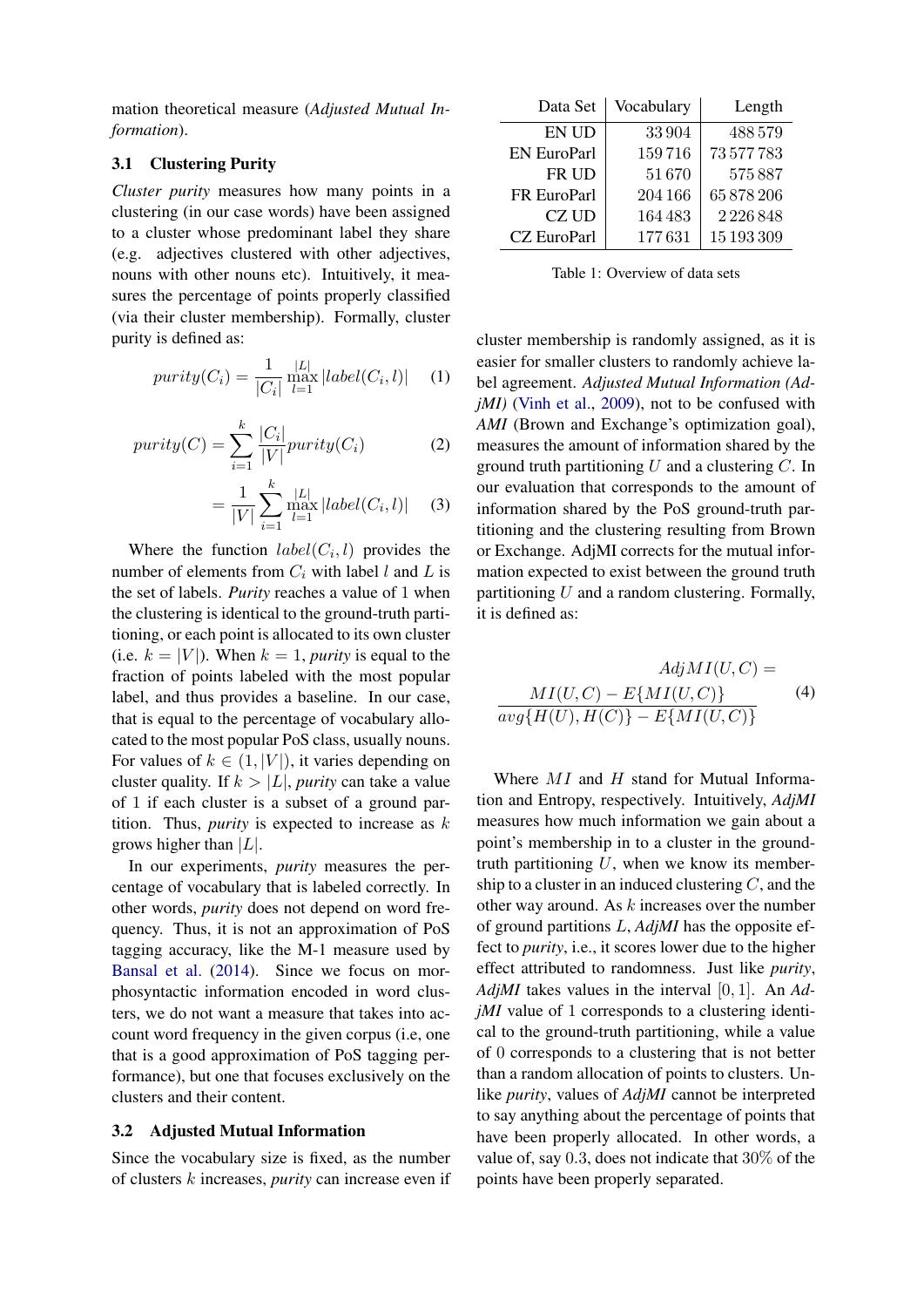## 4 Experiments

#### 4.1 Data and preprocessing

We use manually annotated data from Universal Dependencies (UD) [\(Leung et al.,](#page-8-10) [2017\)](#page-8-10) for En-glish, French and Czech<sup>[1](#page-3-0)</sup>. We chose the group of languages so that it represents different language families. Our choice of languages is based on the amount of manually labeled data, and the presence of each language in the larger, not annotated, EuroParl corpus. We append the manual or automatic PoS tags and convert text to lowercase. Therefore, a sentence such as "Words have meaning." is transformed into "words NOUN have VERB meaning NOUN . PUNCT". Both word clustering algorithms studied in this paper are insensitive to the appended PoS tags as they operate at word and not character level. The appended tags allow us to evaluate the quality of word clusters using the measures described in the previous section. We replace all numbers, dates, times, URLs and emails with placeholders in order to reduce vocabulary size. Universal Dependencies is the largest manually annotated corpus we have access to. For experiments on larger corpora, we use the unlabeled EuroParl corpus [\(Koehn,](#page-8-11) [2005\)](#page-8-11). More specifically, the English-French and English-Czech pairs. Since manually annotated PoS tags are not available for Europarl, we append automatically assigned PoS tags, obtained by using UDPipe (Straka and Straková, [2017\)](#page-9-8) pretrained on manually annotated corpora from Universal Dependencies.

We use flat clusters from the Exchange clustering algorithm for all experiments reported in this section as they outperform the flat clustering resulting from Brown in terms of *Average Mutual Information* (their optimization goal), *Adjusted Mutual Information (AdjMI)* and cluster *purity*. All observations in the following section also apply to the flat clusters resulting from Brown. For interested readers, we include all experiments with Brown Clustering as supplementary material. The fact that Exchange outperforms Brown Clustering in terms of AMI is well-understood [\(Brown et al.,](#page-8-1) [1992\)](#page-8-1), but its effect on cluster content is not.

# 4.2 Morphosyntactic content in Exchange and Brown clusters

Using Exchange, we induce flat clusterings with *k* in the range 18 to 800. We start with  $k = 18$ as it matches the observed number of distinct PoS tags in the Universal Dependencies corpora (17 distinct tags and one catch-all tag). When setting the hyper-parameter  $k$  to be higher than 18, if Exchange separates clusters by Parts of Speech, then the expectation is that clusters are subsets of words sharing the same PoS tags, and that *purity* for such clusterings will be high. In Figure [1a,](#page-5-0) we show *purity* measured on the aforementioned clusters. We can see that, even when the number of clusters is equal to that of PoS tags ( $k = 18$ ), between 55% and 62% of the vocabulary is properly separated. *Purity* increases as k increases towards 100. At  $k = 500$  and  $k = 800$ , between 64% and 70% of the vocabulary is grouped based on PoS, not that much more than at  $k = 100$ .

Increasing the number of clusters  $k$  to high values is not guaranteed to improve *purity*, for any of the languages studied. This is contrary to the expectation that *purity* increases when  $k >$ 18. This indicates that Exchange and Brown do not exclusively optimize for Part of Speech separation. We believe the clustering algorithms might be striking a balance between encoding semantic and morphosyntactic information, since at higher values of  $k$  we usually see more clusters with a coherent semantic theme such as names of geographic locations, names of men, names of women, nouns determining times, similar to the clusters observed in previous literature [\(Brown](#page-8-1) [et al.,](#page-8-1) [1992\)](#page-8-1). For example, when using  $k = 18$ in English, the token "cat NOUN" appears in the same cluster as the plural version "cats\_NOUN". At  $k = 800$ , the clusters distinguish between the two tokens and "cat NOUN" is placed together with a number of nouns in the singular such as "budget NOUN, computer NOUN, pet NOUN, wheel\_NOUN", while "cats\_NOUN" is placed in a cluster of mostly pluralized nouns like "children NOUN, rooms NOUN, dogs NOUN, families NOUN".

*Adjusted Mutual Information (AdjMI)* for the same clusterings, Figure [1b,](#page-5-0) shows a considerable decrease as the hyper-parameter  $k$  increases, especially at high values of 500 and 800. This is in line with the expected punishment due to the effect attributed to randomness (see the term for expected

<span id="page-3-0"></span><sup>&</sup>lt;sup>1</sup>We use data from release 2.2 of Universal Dependencies.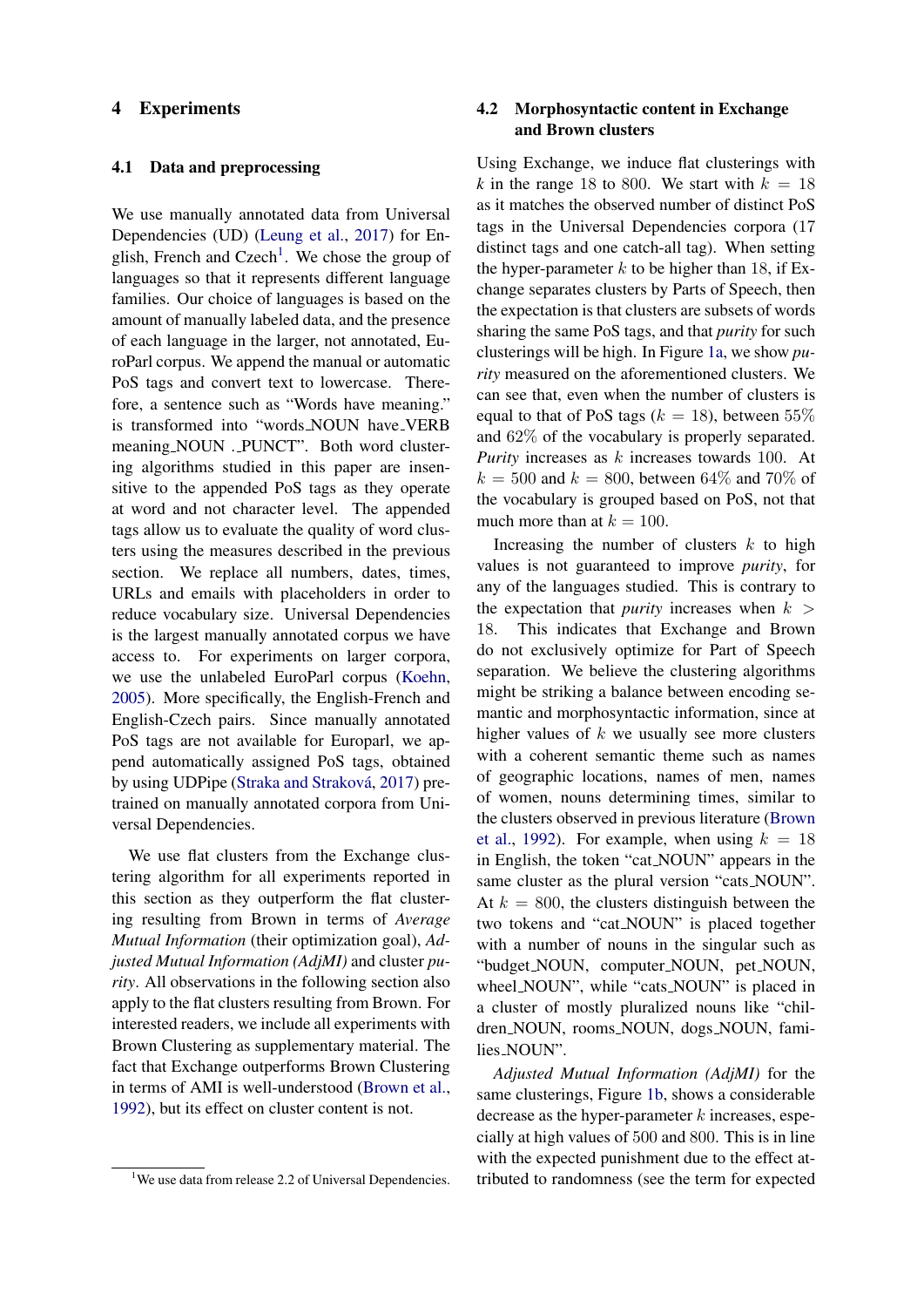value of Mutual Information in Equation [\(4\)](#page-2-0)). At values of  $k$  closer to the number of PoS tags in the data, *AdjMI* varies little from one clustering to the other. More interestingly, the relative order of separation performance between the languages studied is maintained going from *purity* to *AdjMI*, suggesting that no measure-specific effects are at play.

By studying the frequency of incorrectly classified words types (i.e., of those whose PoS tag does not match the most popular one in their cluster), we find that most (about 85%) occur less than 5 times in the corpora. Such few observations likely do not provide enough information for Brown or Exchange to properly place those words. Therefore, from the already computed clusterings, we remove words with a frequency less than 5 and recalculate the two quality measures.

In Figures [1c](#page-5-0) and [1d,](#page-5-0) we can see that both *purity* and *AdjMI* improve considerably. Even in the most difficult case  $(k = 18)$ , where the number of clusters matches that of distinct PoS tags, between 68% and 78% of words are properly placed, an increase of  $21\% - 28\%$  compared to the values in Figure [1a.](#page-5-0) For *AdjMI*, the scores more than double. These results show that even for small corpora, a large amount of morphosyntactic information can be encoded, completely unsupervised, using the Exchange clustering algorithm. (The same behavior can be observed for clusters derived using the Brown Clustering algorithm, see supplementary material.) It also shows that, for low frequency terms, there is not enough contextual information for a proper clustering.

One disadvantage of thresholding by frequency is that, due to the zipfian distribution of word frequencies in natural language, only a fraction of the original vocabulary remains after filtering out words with a frequency less than 5: English (8 143 words − 24.01%), French (9 020 words − 17.45%), Czech (37 026  $words - 22.51\%$ ). In order to benefit from more reliable word usage estimates, it is necessary to perform the same experiment on larger corpora. Unfortunately bigger manually annotated data sets do not exist. We therefore turn to automatic PoS tagging.

We use UDPipe (Straka and Straková, [2017\)](#page-9-8) with models pretrained on the Universal Dependencies corpora to automatically tag text from the EuroParl multi-language corpus containing transcriptions of European Parliament proceedings [\(Koehn,](#page-8-11) [2005\)](#page-8-11). Automated annotations introduce labeling noise that should lead to a decrease in separation performance. Despite this, we expect to still be able to observe good PoS separation.

After filtering the EuroParl corpora, the size of remaining vocabulary is considerably larger: English  $(60373 \quad words = 37.80\%$ ), French (78 822 words−38.60%), Czech (62 512 words− 35.19%). In Figure [2a](#page-6-0) we can see that there is a drop in performance that varies with language, but when looking at purity, even in the worst performing clustering (French at  $k = 50$ ), 60% of the vocabulary is still properly separated according to Parts of Speech. A drop in performance can also be observed for *AdjMI* in Figure [2b,](#page-6-0) with the value dropping for all languages, in some cases reducing by half.

More interestingly, the relative performance order of the languages is changed. PoS separation for Czech outperforms that of the other languages. Actually, PoS separation for Czech on EuroParl data (Figure [2\)](#page-6-0) is scored higher than that of Czech on Universal Dependencies (Figures [1c](#page-5-0) and [1d\)](#page-5-0). The source of this improvement requires more study for a proper attribution, but could be due to "beneficial" noise introduced by the automatic tagging, or due to the introduction of more sentence structure by human translators.

The fact that even at low values of  $k$ , for all languages studied, on both corpora, Exchange Word clusters (and also Brown word clusters, see supplementary material) can successfully separate by Parts of Speech, helps understand why word clusters have had such success at PoS tagging whether coupled with Markov Models [\(Derczynski et al.,](#page-8-3) [2015\)](#page-8-3), Markov Models and morphological features [\(Owoputi et al.,](#page-9-4) [2013\)](#page-9-4), or just by themselves via M-1 [\(Bansal et al.,](#page-8-0) [2014\)](#page-8-0).

#### 4.3 The relation between AMI and PoS

Neither Exchange, nor Brown are guaranteed to converge to a global optimum. Both are greedy algorithms that optimize for high Average Mutual Information (AMI). As we have mentioned earlier, word clusters resulting from Exchange outperform those induced using the Brown clustering algorithm in terms of both *AMI* (the algorithm's optimization goal), *PoS purity* and *Adjusted Mutual Information (AdjMI)*. A natural question to ask is: can one improve the morphosyntactic content of word clusters by obtaining higher AMI, maybe by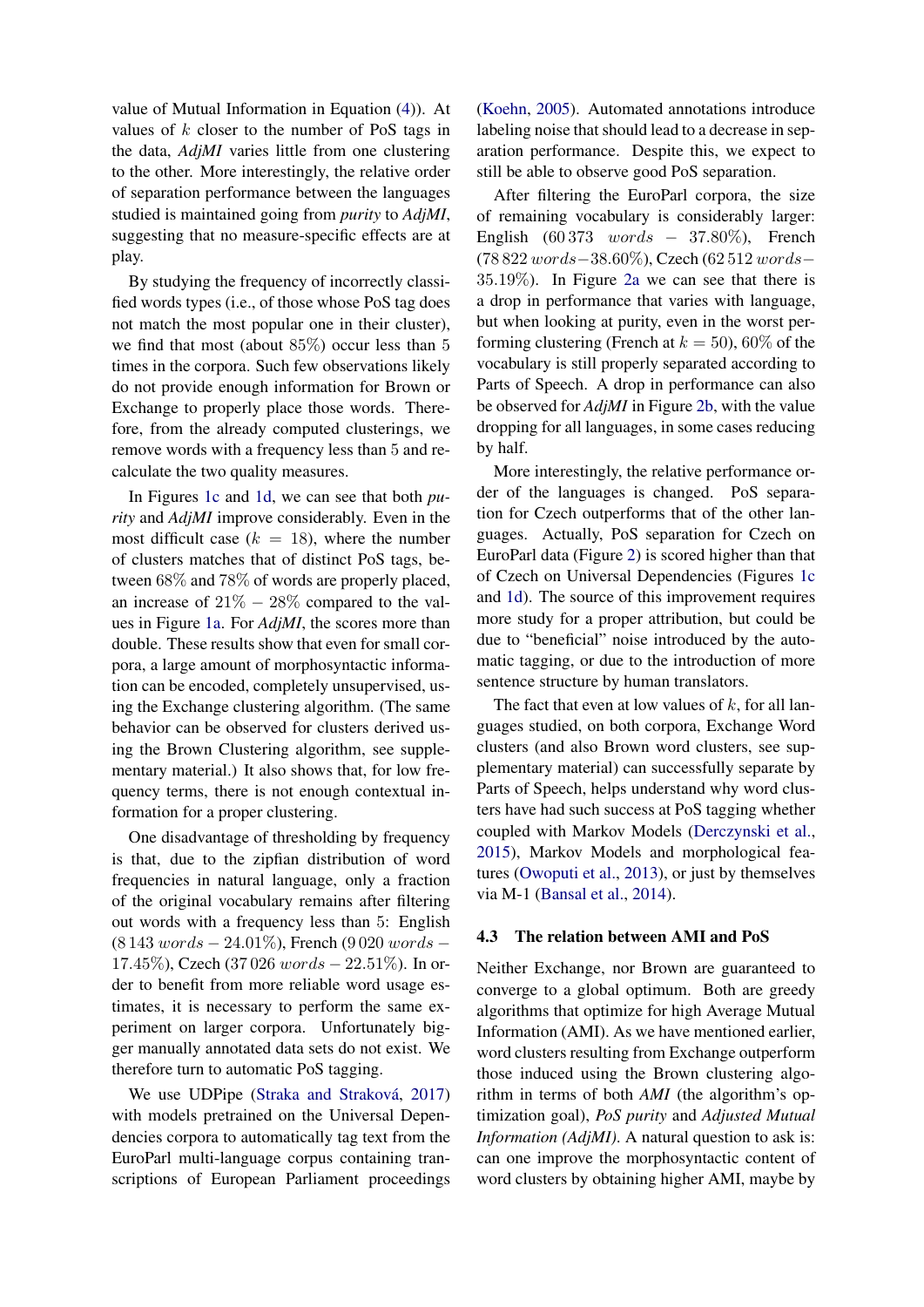<span id="page-5-0"></span>

(a) Cluster purity with baselines for  $k = 1$ . No frequency thresholding.



(b) Adjusted Mutual Information. No frequency thresholding.



(c) Cluster purity with baselines for  $k = 1$ . Only words with frequency minimum 5.



(d) Adjusted Mutual Information. Only words with frequency minimum 5.

Figure 1: Cluster agreement with manual labels from UD.

developing new and better AMI-based clustering algorithms?

We answer this question by studying the correlation between *Average Mutual Information* and the two cluster quality measures used earlier: *purity* and *AdjMI*. Brown clustering is a predictable, bottom-up, agglomerative, hard clustering algorithm that for the same hyper-parameter  $k$ , generates the same clusters and therefore only one data sample.<sup>[2](#page-5-1)</sup> However, the Exchange algorithm is an iterative clustering algorithm that has a complete and valid cluster partitioning at the end of each iteration. Thus, we can also measure morphosyntactic content in each of these clusterings. In our experiments, we only obtain 10 different data samples from each run of the algorithm, not enough for a correlation analysis.

In order to collect more data samples (i.e. more clusterings), we suggest using a stochastic version of Exchange where a percentage of all swaps are performed at random, rather than with the goal of improving AMI. This version of Exchange terminates based on the number of iterations, and generates valid word partitionings of varying quality (from an *AMI* perspective) at the end of each iteration. In this manner, it provides us with more data points (i.e. more different clusterings) for analysis. Due to the small amount of random swaps, at varying *AMI*, we obtain a sufficient number of distinct clusterings to perform a correlation study with sufficient data.

With the stochastic implementation of Exchange, we run 50 iterations for all languages and k combinations studied earlier. In Tables [2](#page-6-1) and [3,](#page-6-1) we show the Pearson and Spearman correlation coefficients between AMI of all clusterings generated by StochasticExchange for a given run, and the two scores used earlier: *purity* and *AdjMI*. Due to space considerations, we only show results for  $k = 18$  (i.e., same number of clusters as the number of PoS tags). Correlation coefficients for other combinations are included in the supplementary material.  $p < 0.01$  for all correlation experiments here and in the supplementary material and for both correlation coefficients. The analysis presented below also holds for all the correlation re-

<span id="page-5-1"></span> $2$ Assuming a stable and repeatable tie-breaking process; this is undefined in the literature.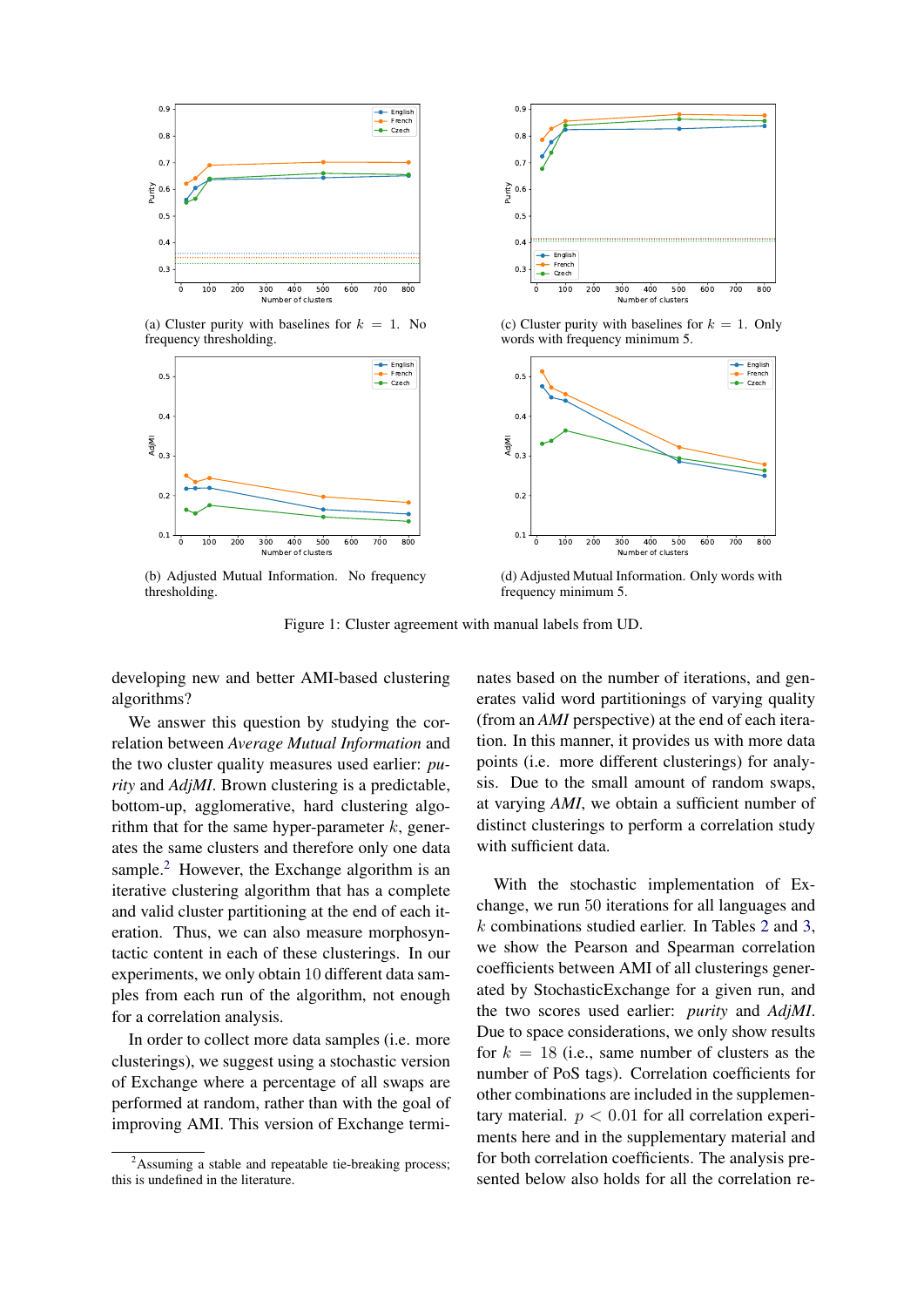<span id="page-6-1"></span>

|       | Data Set   Pearson | Spearman |
|-------|--------------------|----------|
| EN UD | 0.9776             | 0.7173   |
| FR UD | 0.9863             | 0.3976   |
| CZ UD | 0.9883             | 0.7378   |

Table 2: Correlation between Average Mutual Information and PoS purity of the clustering resulted from Exchange with  $k = 18$ . Words with frequency  $< 5$ have been filtered.  $p < 0.01$  for all coefficients.

|       |        | Data Set   Pearson   Spearman |
|-------|--------|-------------------------------|
| EN UD | 0.9897 | 0.7464                        |
| FR UD | 0.9845 | 0.7192                        |
| CZ UD | 0.9859 | 0.8930                        |

Table 3: Correlation between Average Mutual Information and AdjMI of the clustering resulted from Exchange with  $k = 18$ . Words with frequency  $< 5$  have been filtered.  $p < 0.01$  for all coefficients.

sults included in the supplementary material.

For both *purity* and *AdjMI*, there is a strong Pearson correlation between higher AMI and better values of the evaluation score. This is independent of the language studied or the number of clusters derived. For Spearman, except for one case, in all combinations studied, there is a high correlation, although to a slightly less extreme degree as with Pearson.

Our experiments show that there is strong correlation between *AMI* and performance in separation of Parts of Speech as measured by *purity* and *AdjMI*. The strong correlation provides grounding for research into new AMI-maximizing word clustering algorithms that can achieve higher AMI than Exchange, or Brown, as such algorithms might be able to separate Parts of Speech even better.

#### 4.4 Effect of polysemy on cluster purity

In previous sections, we studied the ability of word clusters to encode morphosyntactic information. We clustered word types from unstructured text, where each token had its Part of Speech tag appended. The post-pended PoS tags are not used by either Brown, or Exchange. They are essentially invisible to the algorithms, since the both Brown and Exchange recognize words exclusively by internally assigned integer IDs and do not operate at character level.

However, post-pending PoS tags does introduce some information into the text by providing PoSrole disambiguation for each word occurrence.

<span id="page-6-0"></span>

(a) Cluster purity. Dotted lines are baselines for  $k = 1$ 



(b) Adjusted Mutual Information.

Figure 2: Cluster agreement with automatically generated labels from EuroParl. Only words with frequency minimum 5.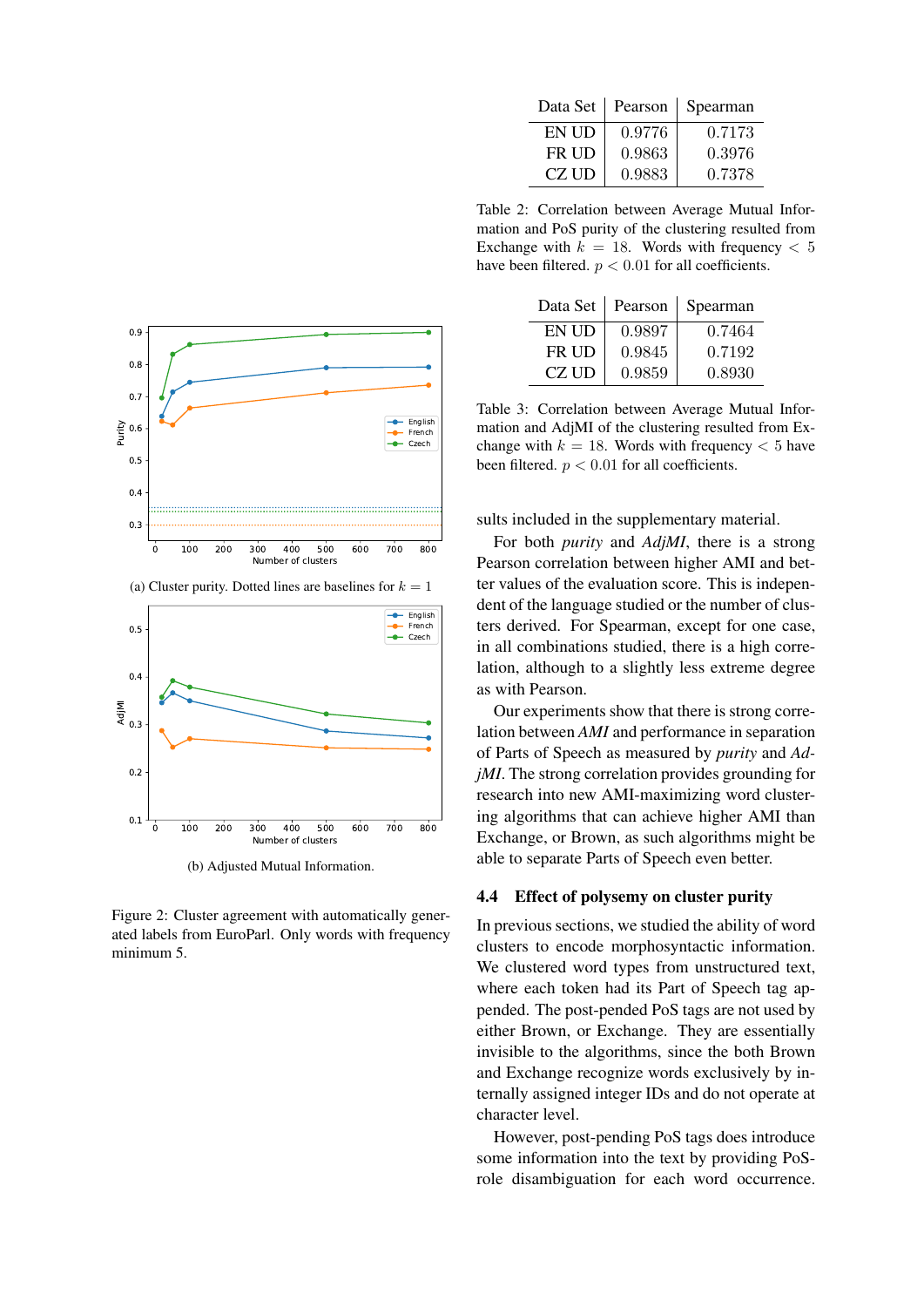For example, without post-pended PoS tags, both Exchange, and Brown algorithms, would conflate the two distinct grammatical roles of *show* in the sentence: "Everyone must show their show tickets at the entrance". In this section, we study PoS separation effects caused by such polysemy on Brown and Exchange word clusters.

Both Exchange and Brown construct hard clusters, i.e. each word can be assigned to exactly one word class. Thus, words with multiple roles, such as denominal verbs or deverbal nouns, cannot be differentiated by the algorithms when operating on corpora from languages where the such morphological derivations are performed without employing suffixes or prefixes. In other words, if the lexical form does not change, neither Brown nor Exchange can identify which tokens represent what grammatical role.

The extent of this effect is dependent on language. In English, for example, nouns are often turned into verbs without changing the lexical form through morphological derivation, e.g. *show* as a verb vs *show* as a noun. On the other hand, Czech is highly inflected accounting for gender, case, number and person. This property of each language was not problematic in the experiments we have performed so far due to the fact that postpending the PoS tag from ground-truth (or automatic tags) effectively provides disambiguation of grammatical role. Measuring on the Universal Dependencies corpora, we find that the percentage of polyclass words (i.e. word types that are assigned more than one PoS class tag throughout the corpus) varies by language and increases (as percentage of remaining vocabulary) as we raise the minimum frequency threshold, see Table [4.](#page-8-12) For English and French, up to 43% of the vocabulary words have more than one tag, while only 5, 5% of the Czech vocabulary shares the same property. Part of the reason why so many words have multiple PoS tags has to do with how the various language families derive new words, and part of the reason stems from errors in PoS tagging of large text corpora [\(Silberztein,](#page-9-9) [2018\)](#page-9-9).

From a practical point of view, polysemous words create an upper bound on the effectiveness of hard clustering for Part of Speech separation (PoS). In Figure [3,](#page-8-13) we show PoS purity for clusters induced over Universal Dependencies (UD) corpora, where we consider all polyclass words as clustered incorrectly. We also show the mini-

mum purity (when  $k = 1$ ) as well as the upper bound given by the polysemy of each language as observed from the manual labels. The evaluation strictly penalizes multiclass polysemy and ignores errors in labeling, such as those identified by [Silberztein](#page-9-9) [\(2018\)](#page-9-9). For example, in the UD English corpus, even though only 3 occurrences of the word "them" are incorrectly tagged as adverb, while the remaining 750 are correctly labeled as pronoun. We defer to the data and consider the word to be impossible to correctly allocate to a cluster. We use such a strict evaluation as it provides a lower bound on what can be expected from Exchange and Brown clusters given the current data. Correcting PoS tags in the data would probably improve PoS separation, however, such corrections are outside the scope of the work in this paper.

We should point out that this evaluation is not representative of the expected PoS tagging performance of word clusters on any given corpus, as for such taggers one would employ a different strategy, such as, for instance, always outputting the most popular PoS tag for any given word type. On top of that, our evaluation here does not take into account the frequency of tokens, which would be highly relevant for PoS taggining performance, but not for our evaluation.

As expected, the most affected language is English, due to the high level of polysemy in the data. Here *purity* drops from 72.4 to 42.32 for  $k = 18$ , when compared with results in Figure [1c.](#page-5-0) It is followed by a 20 point drop for French, and only a few points for Czech, the most morphologically rich of the three and with the least amount of ambiguity in grammatical role. The results suggest that even in the presence of language ambiguity, and considering the strictest evaluation, Exchange and Brown clusters successfully encode a considerable amount of morphosyntactic information, which varies by language. These, together with results presented earlier in this paper provide empirical evidence for using word clusters as word representations in downstream NLP systems addressing tasks that rely on morphosyntactic knowledge of the language targeted (e.g. dependency parsing), or for use in new paradigms such as data programming [\(Ratner et al.,](#page-9-10) [2016\)](#page-9-10), where cluster membership can be a strong signal for probabilistic data labeling, even when considering language ambiguity.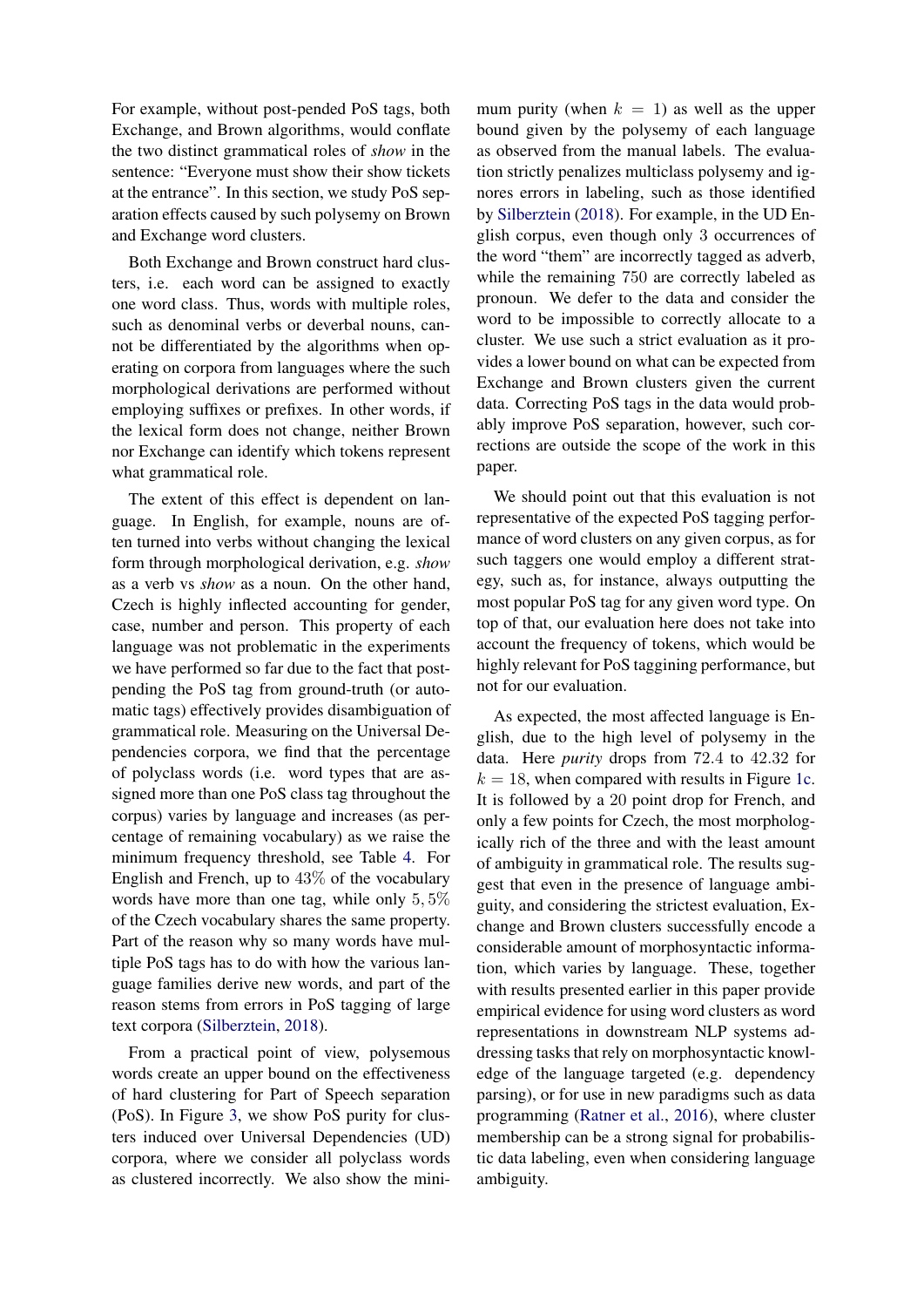<span id="page-8-12"></span>

| Data Set   Min 1 |       | Min 5 |
|------------------|-------|-------|
| EN UD            | 15.39 | 43.02 |
| FR UD            | 9.09  | 41.04 |
| CZ UD            | 1.81  | 5.51  |

Table 4: Percentage of vocabulary with multiple PoS tags. Values are calculated relative to the vocabulary remaining after application of threshold.

<span id="page-8-13"></span>

Figure 3: Cluster purity for manually annotated corpora from UD. Only words with frequency minimum 5. Dotted lines are baselines for  $k = 1$  and highest achievable purity given polysemy in corpus.

# 5 Conclusion

In this paper, we quantified the amount of morphosyntactic information encoded in Brown and Exchange word clusters, in a number of languages, from different language families. Our empirical quantification helps explain the success of word clusters as word representations in NLP tasks that rely on morphosyntactic information, such as PoS tagging and Named Entity Recognition. It further provides empirical evidence for using word clusters as word representations in other NLP tasks that require morphosyntactic knowledge of the language targeted (e.g. dependency parsing), or for use in new paradigms such as data programming [\(Ratner et al.,](#page-9-10) [2016\)](#page-9-10), where cluster membership can be a strong signal for probabilistic data labeling. We have also shown that there is a strong correlation between *AMI* (Brown and Exchange's optimization goal) and performance in PoS separation. The strong correlation demonstrated provides grounding for research into new AMI-maximizing word representation algorithms that can achieve even better AMI optimization than Exchange or Brown.

## References

- <span id="page-8-0"></span>Mohit Bansal, Kevin Gimpel, and Karen Livescu. 2014. [Tailoring Continuous Word Representations](http://www.aclweb.org/anthology/P14-2131) [for Dependency Parsing.](http://www.aclweb.org/anthology/P14-2131) In *Acl*, pages 809–815.
- <span id="page-8-1"></span>Peter F Brown, Peter V Desouza, Robert L Mercer, Vincent J Della Pietra, and Jenifer C Lai. 1992. Class-based n-gram models of natural language. *Computational linguistics*, 18(4):467–479.
- <span id="page-8-9"></span>Christos Christodoulopoulos, Sharon Goldwater, and Mark Steedman. 2010. [Two Decades of Unsuper](http://dl.acm.org/citation.cfm?id=1870658.1870714)[vised POS Induction: How Far Have We Come?](http://dl.acm.org/citation.cfm?id=1870658.1870714) In *Proceedings of the 2010 Conference on Empirical Methods in Natural Language Processing*, EMNLP '10, pages 575–584, Stroudsburg, PA, USA. Association for Computational Linguistics.
- <span id="page-8-7"></span>Manuel Ciosici. 2015. [Improving quality of hierarchi](http://arxiv.org/abs/1608.01238)[cal clustering for large data series.](http://arxiv.org/abs/1608.01238) Master's thesis, Aarhus Universitet, Datalogisk Institut.
- <span id="page-8-8"></span>Jon Dehdari, Li Ling Tan, and Josef van Genabith. 2016. [BIRA: Improved Predictive Exchange Word](http://www.aclweb.org/anthology/N16-1139.pdf) [Clustering.](http://www.aclweb.org/anthology/N16-1139.pdf) In *Proceedings of the 2016 Conference of the North American Chapter of the Association for Computational Linguistics: Human Language Technologies (NAACL). Meeting of the North American Chapter of the Association for Computational Linguistics (NAACL-2016), Ju*, pages 1169–1174.
- <span id="page-8-6"></span>Leon Derczynski and Sean Chester. 2016. Generalized Brown Clustering and Roll-up Feature Generation. In *Proceedings of the Thirtieth AAAI Conference on Artificial Intelligence*, pages 1533–1539.
- <span id="page-8-3"></span>Leon Derczynski, Sean Chester, and Kenneth S Bøgh. 2015. Tune Your Brown Clustering, Please. In *Proceedings of the conference on Recent Advances in Natural Lang Processing (RANLP)*.
- <span id="page-8-2"></span>Reinhard Kneser and Hermann Ney. 1993. Improved clustering techniques for class-based statistical language modelling. In *Eurospeech*, volume 93, pages 973–976.
- <span id="page-8-11"></span>Philipp Koehn. 2005. Europarl: A parallel corpus for statistical machine translation. In *MT summit*, volume 5, pages 79–86.
- <span id="page-8-4"></span>Terry Koo, Xavier Carreras Pérez, and Michael Collins. 2008. [Simple semi-supervised dependency parsing.](http://eprints.pascal-network.org/archive/00004511/) *46th Annual Meeting of the Association for Computational Linguistics*, 8(June):595–603.
- <span id="page-8-10"></span>Herman Leung, Cheuk Ying Li, Josie Li, Keying Li, Nikola Ljubešić, Olga Loginova, Olga Lyashevskaya, Teresa Lynn, Vivien Macketanz, Aibek Makazhanov, et al. 2017. Universal Dependencies 2.1.
- <span id="page-8-5"></span>Percy Liang. 2005. Semi-supervised learning for natural language. Master's thesis, Massachusetts Institute of Technology.